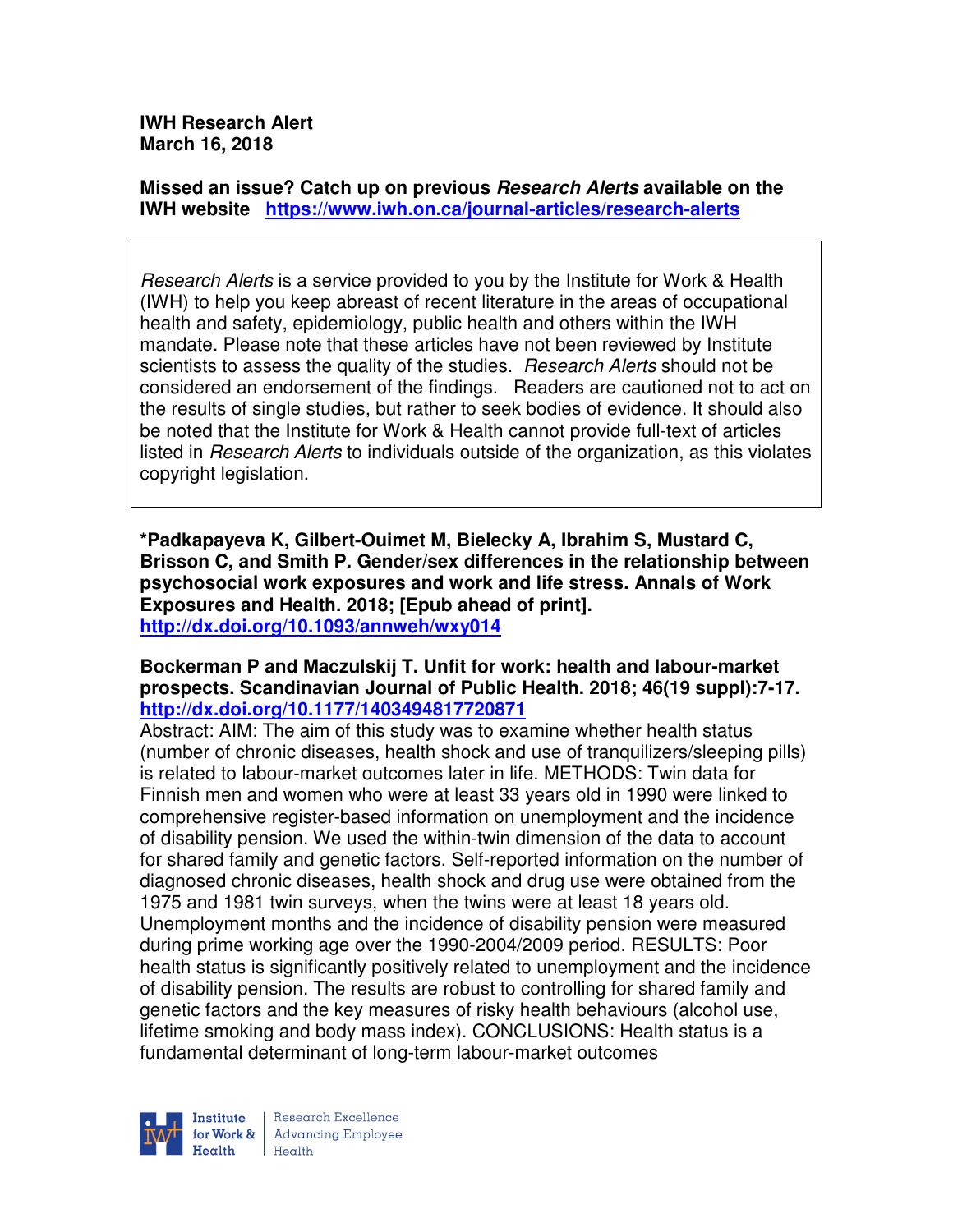**Halonen JI, Solovieva S, Virta LJ, Laaksonen M, Martimo KP, Hiljanen I, Lallukka T, Autti-Ramo I, and Viikari-Juntura E. Sustained return to work and work participation after a new legislation obligating employers to notify prolonged sickness absence. Scandinavian Journal of Public Health. 2018; 46(19 suppl):65-73.** 

## **http://dx.doi.org/10.1177/1403494817732445**

Abstract: AIMS: Return to work (RTW) after prolonged sickness absence benefits both the individual and society. However, the effectiveness of legislation aiming to improve RTW remains uncertain. We examined whether sustained RTW and work participation were different before and after a legislative change enacted in 2012 (i.e. an intervention) that obligated employers to give notice of prolonged sickness absence to occupational health services. METHODS: Two random samples (2010 and 2013) of the Finnish working aged population (70%, ~2.6 million each) were drawn. Using survival analysis, we assessed sustained RTW (>/=28 consecutive working days) during a two-month follow-up after a sickness absence minimum of 30 calendar days in the pre- and post-intervention period. We also identified pathways for RTW with cluster analysis and calculated relative gain in work participation in the total sample and by several population subgroups. RESULTS: In the total sample, sustained RTW was 4% higher and the mean time to sustained RTW was 0.42 days shorter in the post- than in the pre-intervention period. The estimates were larger among women than men and among those with mental disorders compared with other diagnoses. Changes in the pathways for sustained RTW indicated a 4.9% relative gain in work participation in the total sample. The gain was larger among those who lived in areas of low unemployment rate (20.6%) or worked in the public sector (11.9%). CONCLUSIONS: From 2010 to 2013, RTW and work participation increased among the employees with prolonged sickness absence, suggesting that the legislative change enhanced RTW. The change in work participation varied by population subgroup

#### **Huang YH, Sinclair RR, Lee J, McFadden AC, Cheung JH, and Murphy LA. Does talking the talk matter? Effects of supervisor safety communication and safety climate on long-haul truckers' safety performance. Accident Analysis & Prevention. 2018; [Epub ahead of print]. http://dx.doi.org/10.1016/j.aap.2017.09.006**

Abstract: This study examines the distinct contribution of supervisory safety communication and its interaction with safety climate in the prediction of safety performance and objective safety outcomes. Supervisory safety communication is defined as subordinates' perceptions of the extent to which their supervisor provides them with relevant safety information about their job (i.e., top-down communication) and the extent to which they feel comfortable discussing safety issues with their supervisor (i.e., bottom-up communication). Survey data were collected from 5162 truck drivers from a U.S. trucking company with a 62.1% response rate. Individual employees' survey responses were matched to their safety outcomes (i.e., lost-time injuries) six months after the survey data



Research Excellence for Work & | Advancing Employee Health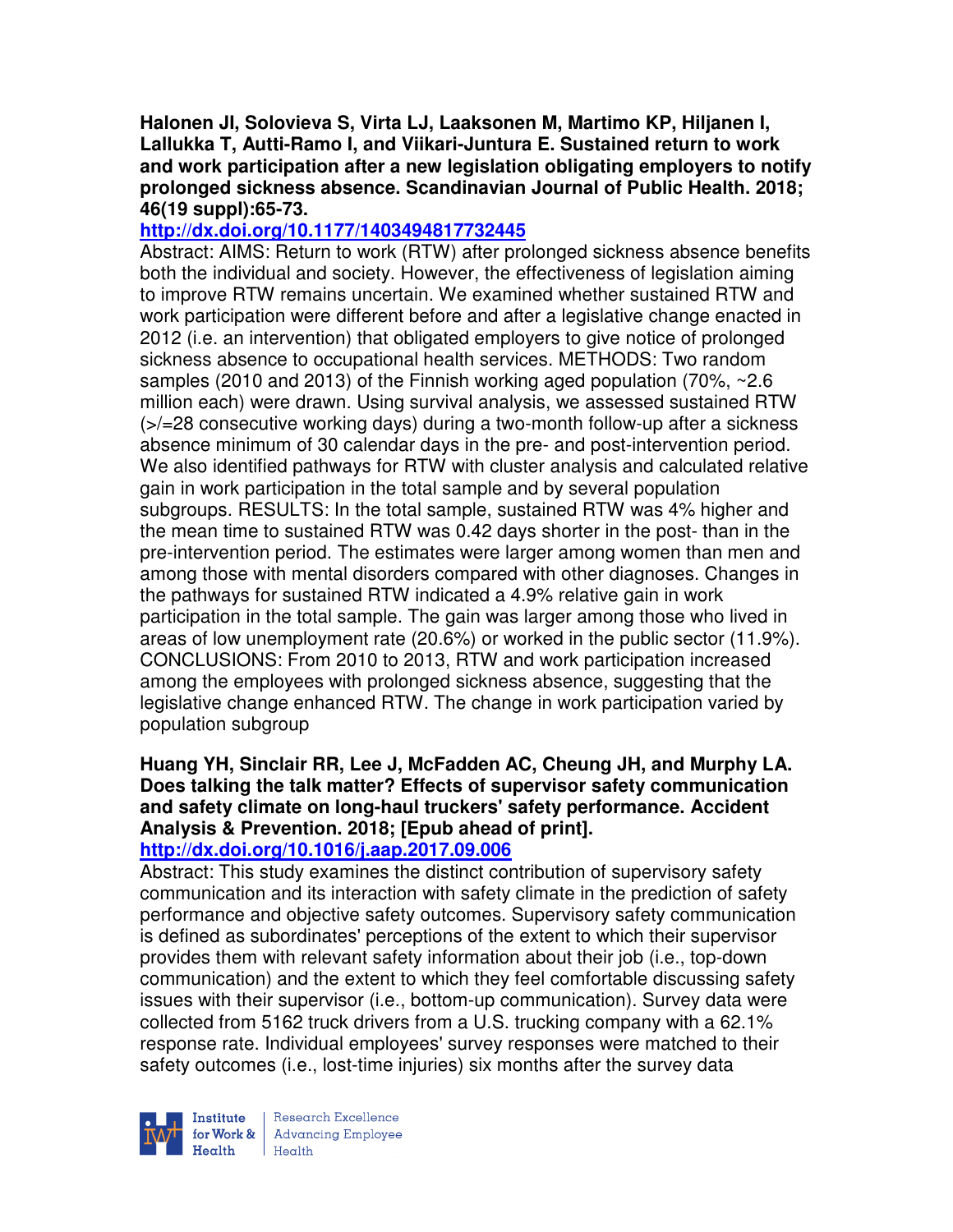collection. Results showed that the quality of supervisor communication about safety uniquely contributes to safety outcomes, above and beyond measures of both group-level and organization-level safety climate. The construct validity of a newly-adapted safety communication scale was demonstrated, particularly focusing on its distinctiveness from safety climate and testing a model showing that communication had both main and moderating effects on safety behavior that ultimately predicted truck drivers' injury rates. Our findings support the need for continued attention to supervisory safety communication as an important factor by itself, as well as a contingency factor influencing how safety climate relates to safety outcomes

# **Jiang L, Probst TM, Benson W, and Byrd J. Voices carry: effects of verbal and physical aggression on injuries and accident reporting. Accident Analysis & Prevention. 2018; [Epub ahead of print].**

# **http://dx.doi.org/10.1016/j.aap.2018.02.017**

Abstract: Recent years have witnessed a staggeringly high number of workplace aggressive behaviors as well as employee accidents and injuries. Exposure to workplace aggression is associated with a host of negative psychological, emotional, and physiological outcomes, yet research relating workplace aggression to employee safety outcomes is lacking. This study aims to examine the association between exposure to workplace physical and verbal aggression with workplace injuries and underreporting of accidents and near misses. Furthermore, deriving from social exchange theory, we attempt to reveal an underlying mechanism in the association between workplace aggression and underreporting of accidents and near misses. Finally, borrowing from aggression research on intimate relationships, we compare the relative importance of exposure to physical and verbal aggression on workplace injuries and underreporting. Using survey data from 364 public transportation personnel, we found that both verbal and physical aggression significantly predict workplace injuries as well as underreporting. Moreover, mediation analyses found that the relationship between verbal and physical aggression and underreporting was largely explained by an increase in negative reporting attitudes (rather than decreases in safety knowledge or motivation). Compared to exposure to physical aggression, exposure to verbal aggression best predicted employee underreporting of accidents and near misses. However, physical aggression was a better predictor of injuries than verbal aggression. Given these findings, organizational leaders should strive to foster a safe working environment by minimizing interpersonal mistreatment and increasing employee attitudes for reporting accidents

### **Koranyi I, Jonsson J, Ronnblad T, Stockfelt L, and Bodin T. Precarious employment and occupational accidents and injuries: a systematic review. Scandinavian Journal of Work, Environment & Health. 2018; [Epub ahead of print].**

**http://dx.doi.org/10.5271/sjweh.3720 [open access]**



Institute Research Excellence<br>
for Work & Advancing Employee<br>
Health Health  $Heath$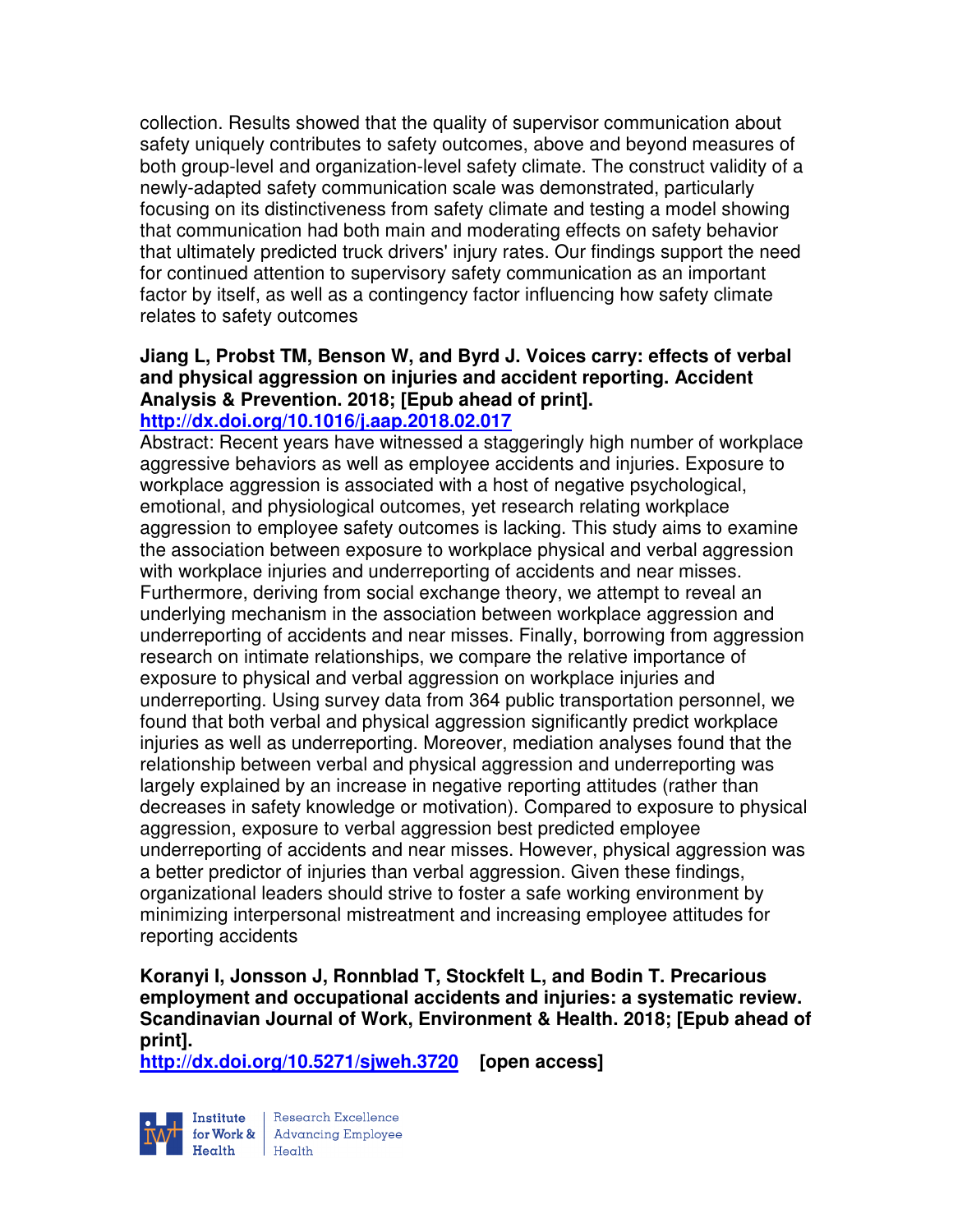Abstract: objectives Precarious employment conditions have become more common in many countries over the last decades, and have been linked to various adverse health outcomes. The objective of this review was to collect and summarize existing scientific research of the relationship between dimensions of precarious employment and the rate of occupational injuries. Methods A protocol was developed in accordance with the PRISMA-P checklist for systematic literature reviews. We searched PubMed, Web of Science and Scopus for articles on observational studies from North America, Europe, Australia and New Zealand published in peer-reviewed journals 1990-2017. A minimum of two independent reviewers assessed each article with respect to quality and eligibility criteria. Articles of high/moderate quality meeting all specified inclusion criteria were included in the review. Results The literature search resulted in 471 original titles, of which 17 articles met all the inclusion criteria. The most common exposures were in descending order; temporary employment, multiple jobs, working for a subcontractor at the same worksite/temp agency, part-time, selfemployment, hourly pay, union membership, insurance benefits, flexible versus fixed work schedule, wages, job insecurity, work-time control and precarious career trajectories. Ten studies reported a positive association between precarious employment and occupational injuries. Four studies reported a negative association, and three studies did not show any significant association. Conclusions This review supports an association between some of the dimensions of precarious employment and occupational injuries; most notably for multiple jobholders and employees of temp agencies or subcontractors at the same worksite. However, results for temporary employment are inconclusive. There is a need for more prospective studies of high quality, designed to measure effect sizes as well as causality

### **Kovacevic I, Kogler VM, Turkovic TM, Dunkic LF, Ivanec Z, and Petek D. Self-care of chronic musculoskeletal pain: experiences and attitudes of patients and health care providers. BMC Musculoskeletal Disorders. 2018; 19(1):76.**

# **http://dx.doi.org/10.1186/s12891-018-1997-7 [open access]**

Abstract: BACKGROUND: Self-care is often the first choice for people with chronic musculoskeletal pain. Self-care includes the use of non-prescription medications with no doctor's supervision, as well as the use of other modern and traditional treatment methods with no consultation of the health care provider. Self-care may have positive effects on the successful outcome of a multidisciplinary approach to treatment. The aim of this study was to investigate the experiences and attitudes of patients and health care providers to the selfcare of chronic musculoskeletal pain. METHODS: Qualitative Phenomenological study, where the data were collected by the method of an audio-taped interview in 15 patients at the outpatient clinic for pain management and in 20 health care providers involved in the treatment of those patients. The interviews were transcribed verbatim and analyzed by principles of Interpretative Thematic Analysis. RESULTS: Topics identified in patients: a) positive aspects of self-care,



Research Excellence for Work & | Advancing Employee  $H_{\text{eath}}$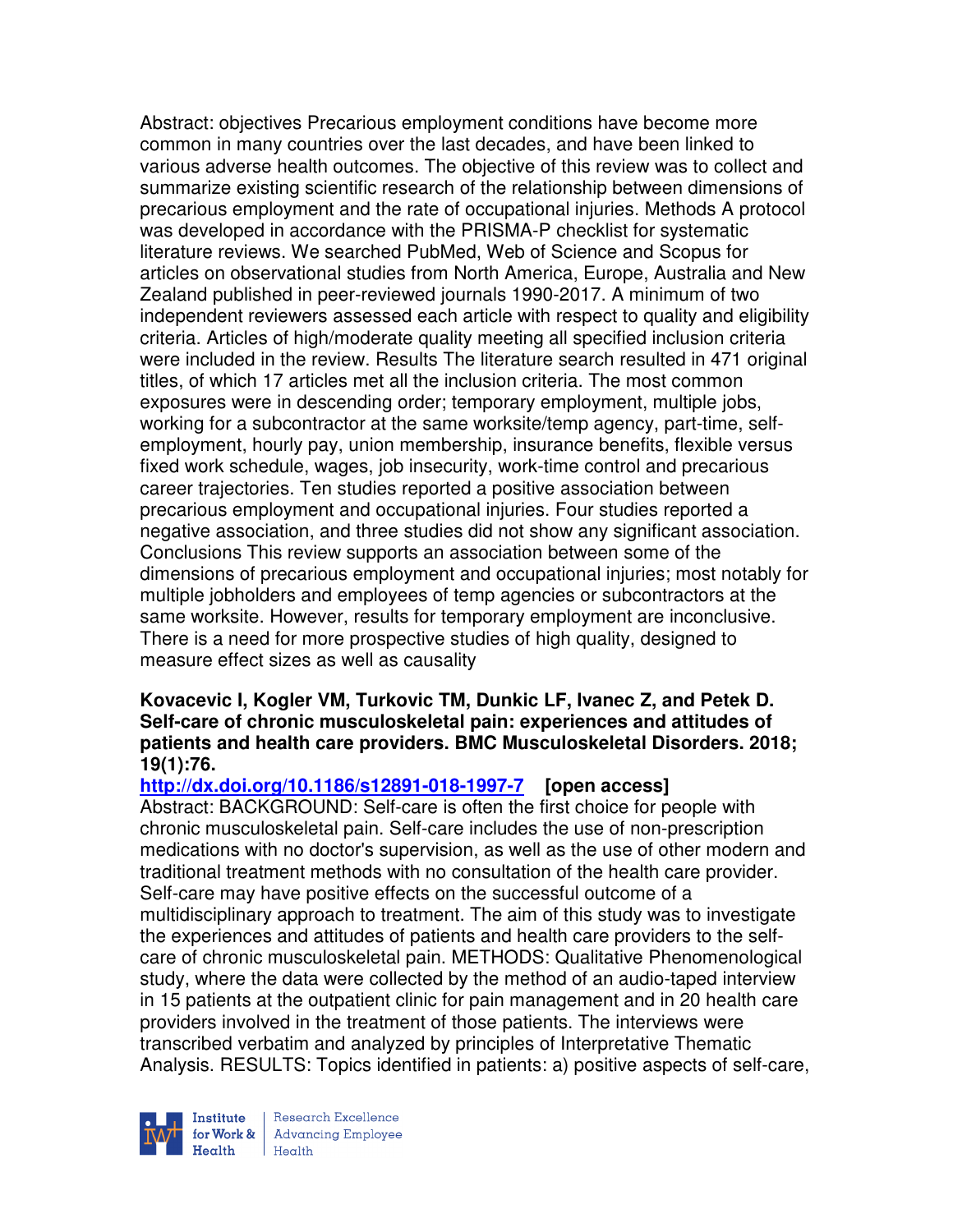b) a need for pain self-care, c) social aspects of pain self-care. Topics identified in health care providers: a) aspects of self-care, b) a need for self-care c) risks of self-care. Most of patients have positive attitude to self-care and this is the first step to pain management and to care for itself. The most frequent factors influencing decision about the self-care are heavy pain, unavailability of the doctor, long awaiting time for the therapy, or ineffectiveness of methods of conventional medicine. The health care providers believe that self-care of chronic musculoskeletal pain may be a patient's contribution to clinical treatment. However, good awareness of methods used is important in this context, to avoid adverse effects of self-care. CONCLUSION: Patients understand the self-care of musculoskeletal pain as an individually adjusted treatment and believe in its effectiveness. Health care providers support self-care as an adjunction to clinical management only, and think that self-care of musculoskeletal pain acts as a placebo, with a short-lived effect on chronic musculoskeletal pain

## **McEwen K and Boyd CM. A measure of team resilience: developing the resilience at work team scale. Journal of Occupational & Environmental Medicine. 2018; 60(3):258-272.**

## **http://dx.doi.org/10.1097/JOM.0000000000001223**

Abstract: OBJECTIVE: This study develops, and initial evaluates, a new measure of team-based resilience for use in research and practice. METHODS: We conducted preliminary analyses, based on a cross-sectional sample of 344 employees nested within 31 teams. RESULTS: Seven dimensions were identified through exploratory and confirmatory factor analyses. The measure had high reliability and significant discrimination to indicate the presence of a unique teambased aspect of resilience that contributed to higher work engagement and higher self-rated team performance, over and above the effects of individual resilience. Multilevel analyses showed that team, but not individual, resilience predicted self-rated team performance. CONCLUSION: Practice implications include a need to focus on collective as well as individual behaviors in resiliencebuilding. The measure provides a diagnostic instrument for teams and a scale to evaluate organizational interventions and research the relationship of resilience to other constructs

**Munir F, Biddle SJH, Davies MJ, Dunstan D, Esliger D, Gray LJ, Jackson BR, O'connell SE, Yates T, and Edwardson CL. Stand More AT Work (SMArT Work): using the behaviour change wheel to develop an intervention to reduce sitting time in the workplace. BMC Public Health. 2018; 18(1):319-** 

# **http://dx.doi.org/10.1186/s12889-018-5187-1 [open access]**

Abstract: BACKGROUND: Sitting (sedentary behaviour) is widespread among desk-based office workers and a high level of sedentary behaviour is a risk factor for poor health. Reducing workplace sitting time is therefore an important prevention strategy. Interventions are more likely to be effective if they are theory and evidence-based. The Behaviour Change Wheel (BCW) provides a



Research Excellence for Work & | Advancing Employee  $Heath$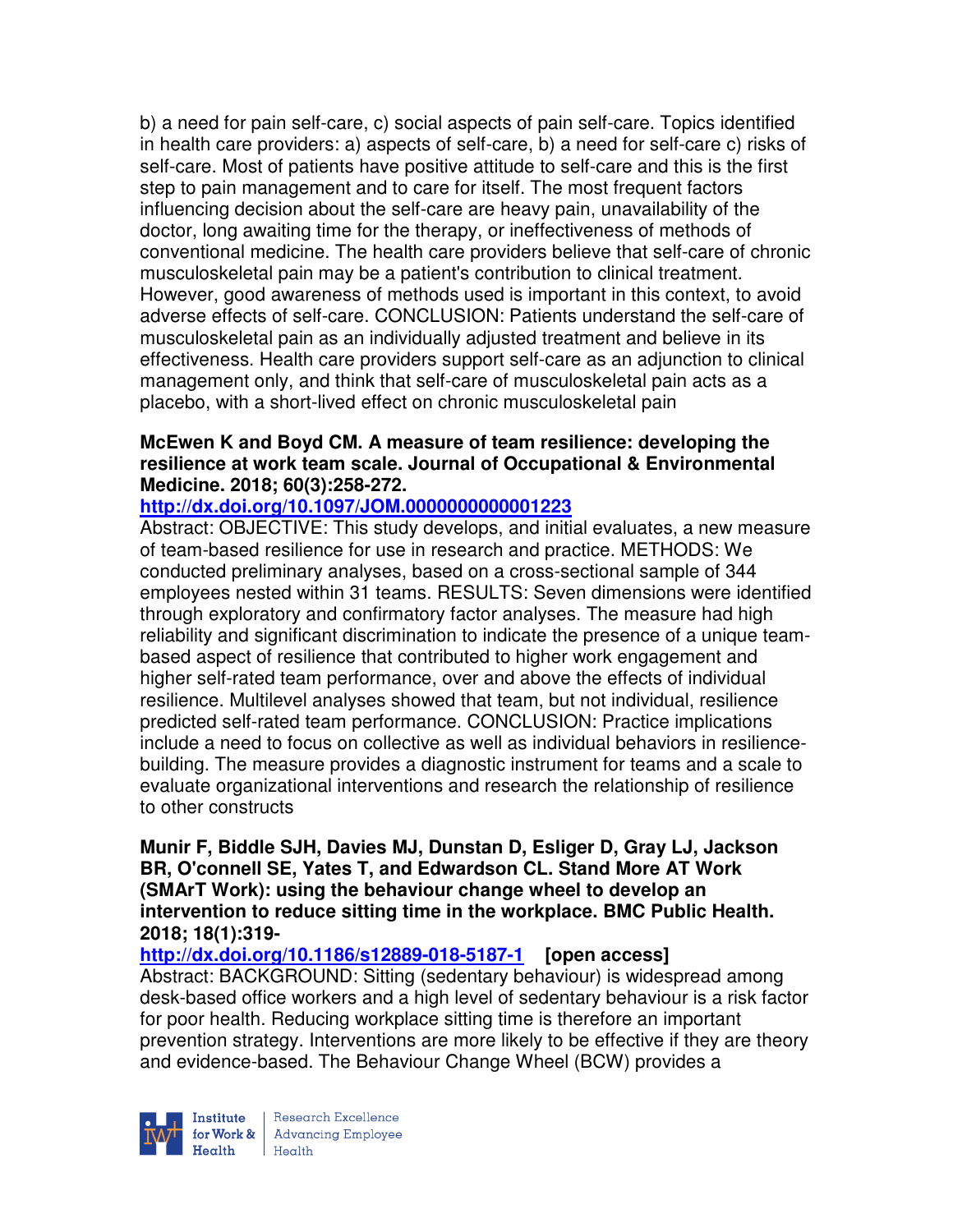framework for intervention development. This article describes the development of the Stand More AT Work (SMArT Work) intervention, which aims to reduce sitting time among National Health Service (NHS) office-based workers in Leicester, UK. METHODS: We followed the BCW guide and used the Capability, Opportunity and Motivation Behaviour (COM-B) model to conduct focus group discussions with 39 NHS office workers. With these data we used the taxonomy of Behaviour Change Techniques (BCTv1) to identify the most appropriate strategies for facilitating behaviour change in our intervention. To identify the best method for participants to self-monitor their sitting time, a sub-group of participants (n = 31) tested a number of electronic self-monitoring devices. RESULTS: From our BCW steps and the BCT-Taxonomy we identified 10 behaviour change strategies addressing environmental (e.g. provision of height adjustable desks,), organisational (e.g. senior management support, seminar), and individual level (e.g. face-to-face coaching session) barriers. The Darma cushion scored the highest for practicality and acceptability for self-monitoring sitting. CONCLUSION: The BCW guide, COM-B model and BCT-Taxonomy can be applied successfully in the context of designing a workplace intervention for reducing sitting time through standing and moving more. The intervention was developed in collaboration with office workers (a participatory approach) to ensure relevance for them and their work situation. The effectiveness of this intervention is currently being evaluated in a randomised controlled trial. TRIAL REGISTRATION: ISRCTN10967042 . Registered on 2 February 2015

**Oversveen E and Eikemo TA. Reducing social inequalities in health: moving from the 'causes of the causes' to the 'causes of the structures'. Scandinavian Journal of Public Health. 2018; 46(1):1-5. http://dx.doi.org/10.1177/1403494818756574** 

**Rieger KL, West CH, Kenny A, Chooniedass R, Demczuk L, Mitchell KM, Chateau J, and Scott SD. Digital storytelling as a method in health research: a systematic review protocol. Systematic Reviews. 2018; 7(1):41. http://dx.doi.org/10.1186/s13643-018-0704-y [open access]**

Abstract: BACKGROUND: Digital storytelling is an arts-based research method with potential to elucidate complex narratives in a compelling manner, increase participant engagement, and enhance the meaning of research findings. This method involves the creation of a 3- to 5-min video that integrates multimedia materials including photos, participant voices, drawings, and music. Given the significant potential of digital storytelling to meaningfully capture and share participants' lived experiences, a systematic review of its use in healthcare research is crucial to develop an in-depth understanding of how researchers have used this method, with an aim to refine and further inform future iterations of its use. METHODS: We aim to identify and synthesize evidence on the use, impact, and ethical considerations of using digital storytelling in health research. The review questions are as follows: (1) What is known about the purpose, definition, use (processes), and contexts of digital storytelling as part of the

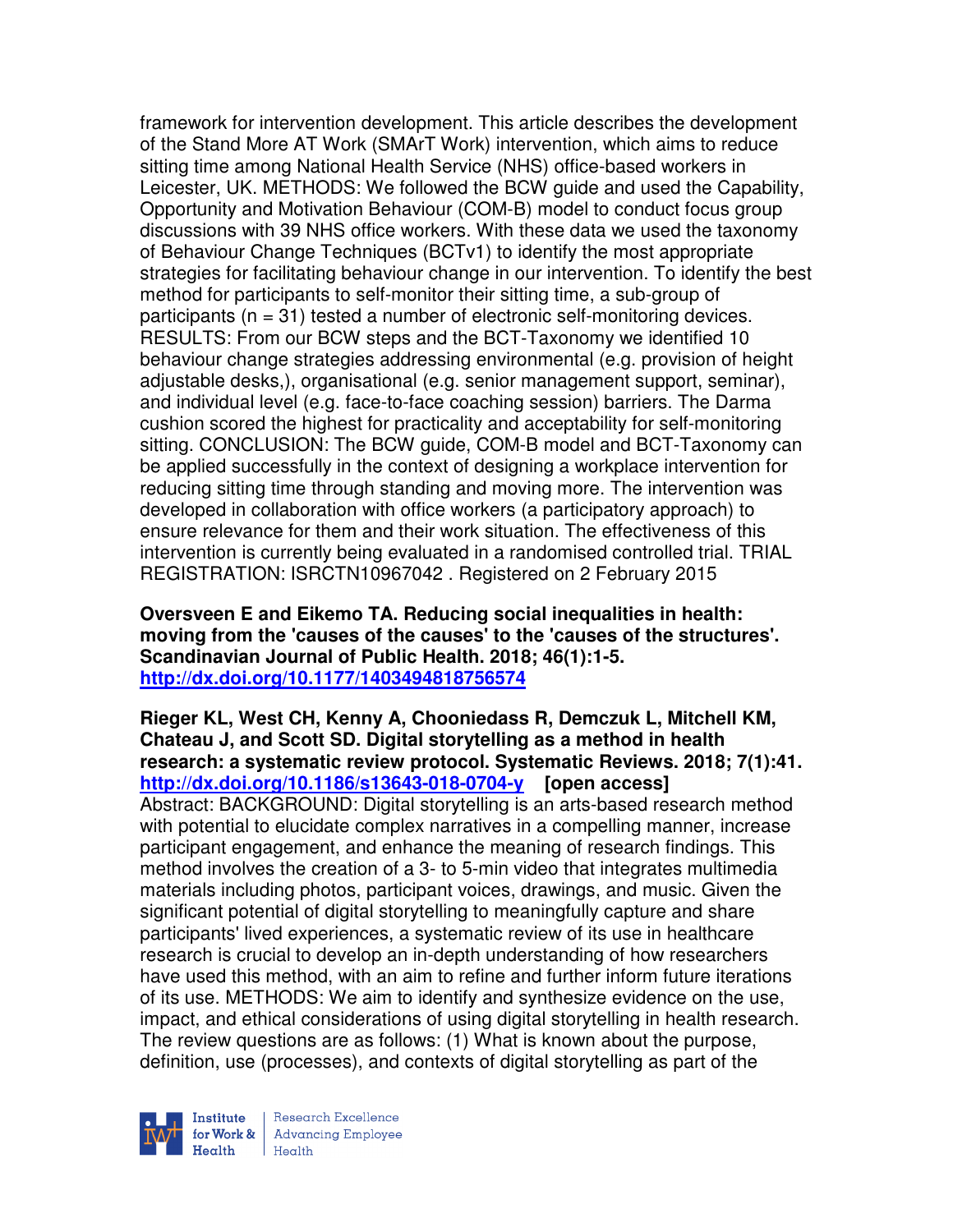research process in health research? (2) What impact does digital storytelling have upon the research process, knowledge development, and healthcare practice? (3) What are the key ethical considerations when using digital storytelling within qualitative, quantitative, and mixed method research studies? Key databases and the grey literature will be searched from 1990 to the present for qualitative, quantitative, and mixed methods studies that utilized digital storytelling as part of the research process. Two independent reviewers will screen and critically appraise relevant articles with established quality appraisal tools. We will extract narrative data from all studies with a standardized data extraction form and conduct a thematic analysis of the data. To facilitate innovative dissemination through social media, we will develop a visual infographic and three digital stories to illustrate the review findings, as well as methodological and ethical implications. DISCUSSION: In collaboration with national and international experts in digital storytelling, we will synthesize key evidence about digital storytelling that is critical to the development of methodological and ethical expertise about arts-based research methods. We will also develop recommendations for incorporating digital storytelling in a meaningful and ethical manner into the research process. SYSTEMATIC REVIEW REGISTRATION: PROSPERO registry number CRD42017068002

**Ruano J, Gomez-Garcia F, Gay-Mimbrera J, Aguilar-Luque M, Fernandez-Rueda JL, Fernandez-Chaichio J, Alcalde-Mellado P, Carmona-Fernandez PJ, Sanz-Cabanillas JL, Viguera-Guerra I, Franco-Garcia F, Cardenas-Aranzana M, Romero JLH, Gonzalez-Padilla M, Isla-Tejera B, and Garcia-Nieto AV. Evaluating characteristics of PROSPERO records as predictors of eventual publication of non-Cochrane systematic reviews: a metaepidemiological study protocol. Systematic Reviews. 2018; 7(1):43. http://dx.doi.org/10.1186/s13643-018-0709-6 [open access]** Abstract: BACKGROUND: Epidemiology and the reporting characteristics of systematic reviews (SRs) and meta-analyses (MAs) are well known. However, no study has analyzed the influence of protocol features on the probability that a study's results will be finally reported, thereby indirectly assessing the reporting bias of International Prospective Register of Systematic Reviews (PROSPERO) registration records. OBJECTIVE: The objective of this study is to explore which factors are associated with a higher probability that results derived from a non-Cochrane PROSPERO registration record for a systematic review will be finally reported as an original article in a scientific journal. METHODS/DESIGN: The PROSPERO repository will be web scraped to automatically and iteratively obtain all completed non-Cochrane registration records stored from February 2011 to December 2017. Downloaded records will be screened, and those with less than 90% fulfilled or are duplicated (i.e., those sharing titles and reviewers) will be excluded. Manual and human-supervised automatic methods will be used for data extraction, depending on the data source (fields of PROSPERO registration records, bibliometric databases, etc.). Records will be classified into published, discontinued, and abandoned review subgroups. All articles derived

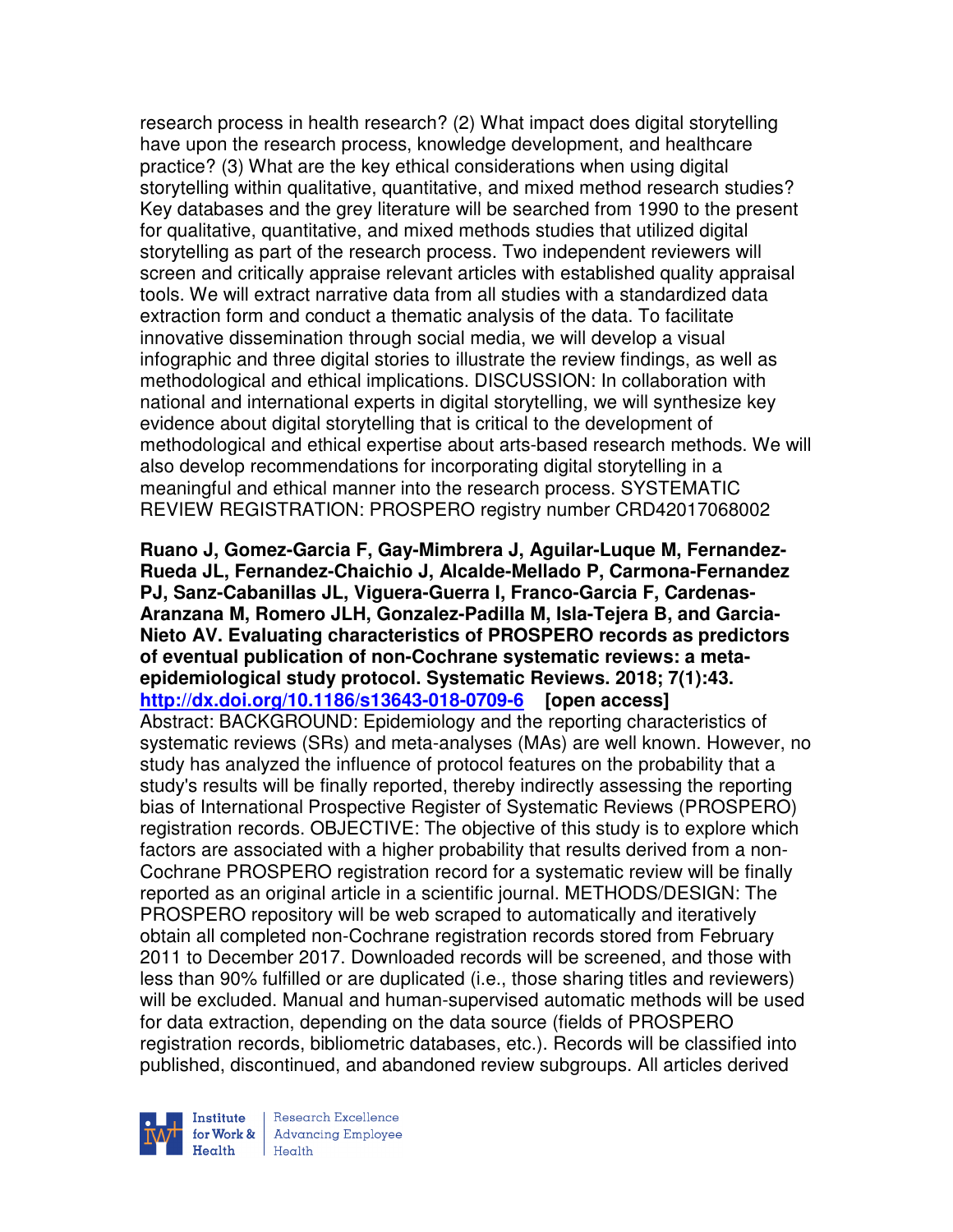from published reviews will be obtained through multiple parallel searches using the full protocol "title" and/or "list reviewers" in MEDLINE/PubMed databases and Google Scholar. Reviewer, author, article, and journal metadata will be obtained using different sources. R and Python programming and analysis languages will be used to describe the datasets; perform text mining, machine learning, and deep learning analyses; and visualize the data. We will report the study according to the recommendations for meta-epidemiological studies adapted from the Preferred Reporting Items for Systematic Reviews and Meta-Analyses (PRISMA) statement for SRs and MAs. DISCUSSION: This meta-epidemiological study will explore, for the first time, characteristics of PROSPERO records that may be associated with the publication of a completed systematic review. The evidence may help to improve review workflow performance in terms of research topic selection, decision-making regarding team selection, planning relationships with funding sources, implementing literature search strategies, and efficient data extraction and analysis. We expect to make our results, datasets, and R and Python code scripts publicly available during the third quarter of 2018

## **Rudbeck M, Johansen JP, and Omland O. Characteristics of compensation claimants reporting an occupational injury associated with disability benefits in the subsequent year: a follow-up study. Journal of Occupational & Environmental Medicine. 2018; 60(3):279-285.**

# **http://dx.doi.org/10.1097/JOM.0000000000001227**

Abstract: OBJECTIVE: To describe characteristics of claimants reporting an occupational injury associated with disability benefits for income independently granted by the municipality the subsequent year. METHOD: Multivariate logistic regression was used on self-reported data and register data. Primary outcome was long-term disability benefits. RESULTS: We found that perceived low work ability, high emotional stress, perceived low health, and expected recognition increased the risk of disability benefits. Work ability was the most influential factor. Work ability of responders on benefits was 2.40 [2.23 to 2.58] (scale 1 to 10-low to high). Responders with recognized claims differed only little in characteristics regarding benefits. Responders with ongoing claims had highest risk (18.48%) of benefits despite few health differences. CONCLUSIONS: Low perceived work ability was characteristic; health and social issues explained only little of the differences in long-term benefits according to decision of workers' compensation system

### **Salguero-Caparros F, Suarez-Cebador M, Carrillo-Castrillo JA, and Rubio-Romero JC. Quality evaluation of official accident reports conducted by Labour Authorities in Andalusia (Spain). Work. 2018; 59(1):23-38. http://dx.doi.org/10.3233/WOR-172666**

Abstract: BACKGROUND: A public accident investigation is carried out when the consequences of the incident are significant or the accident has occurred in unusual circumstances. OBJECTIVE: We evaluated the quality of the official accident investigations being conducted by Safety Specialists of the Labour



Research Excellence for Work & | Advancing Employee Health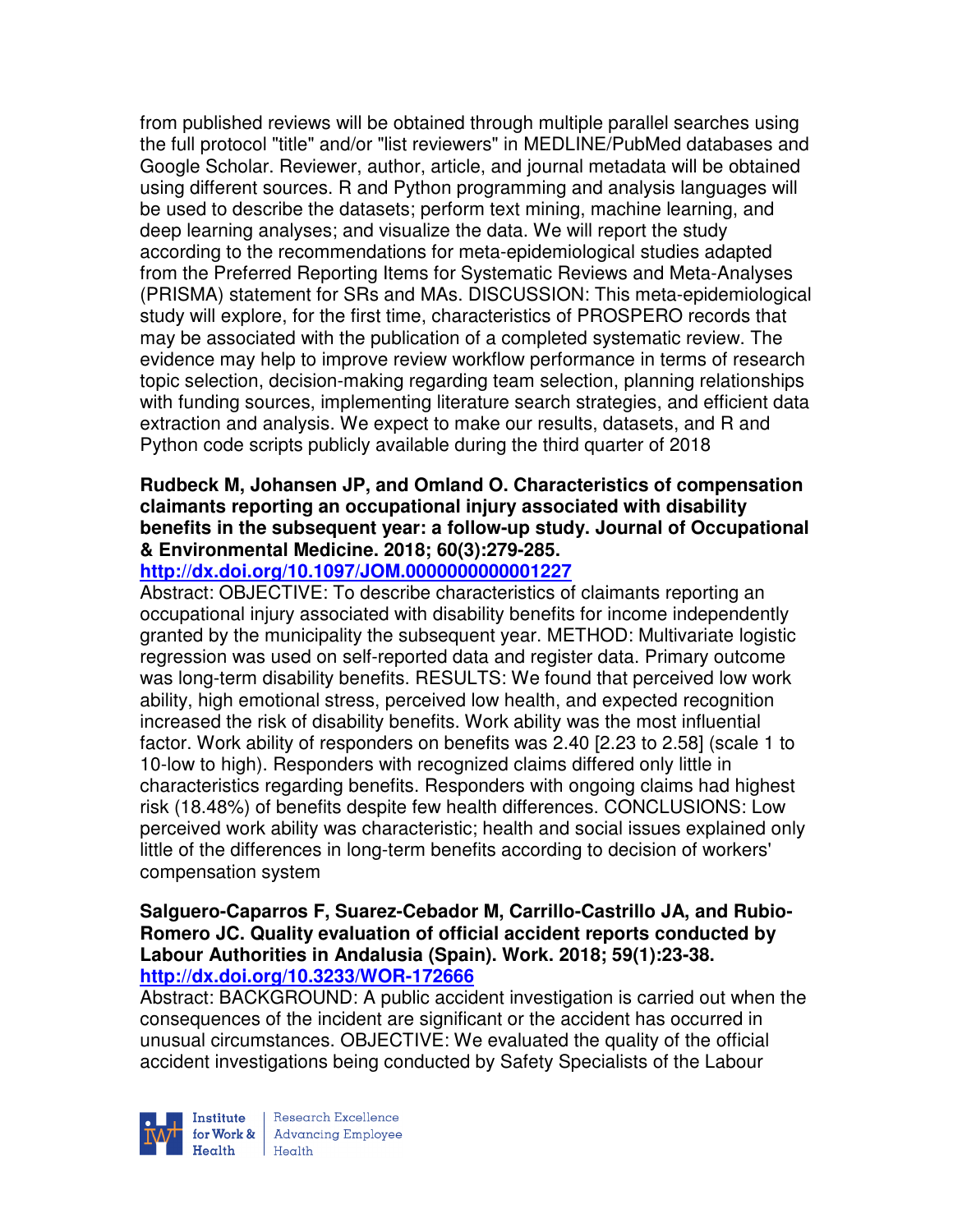Authorities in Andalusia. METHODS: To achieve this objective, we analysed 98 occupational accident investigations conducted by the Labour Authorities in Andalusia in the last quarter of 2014. Various phases in the accident investigation process were examined, such as the use of the Eurostat variables within European Statistics on Accidents at Work (ESAW), detection of causes, determination of preventive measures, cost analysis of the accidents, identification of noncompliance with legal requirements or the investigation method used. RESULTS: The results of this study show that 77% of the official occupational accident investigation reports analysed were conducted in accordance with all the quality criteria recommended in the literature. CONCLUSIONS: To enhance glogal learning, and optimize allocation of resources, we propose the development of a harmonized European model for the public investigation of occupational accidents. Further it would be advisable to create a common classification and coding system for the causes of accidents for all European Union Member States

### **Shetty K, Raaen L, Khodyakov D, Boutsicaris C, and Nuckols TK. Evaluation of the Work Loss Data Institute's Official Disability Guidelines. Journal of Occupational & Environmental Medicine. 2018; 60(3):e146-e151. http://dx.doi.org/10.1097/JOM.0000000000001230**

Abstract: OBJECTIVE: The widely used Official Disability Guidelines (ODG), a utilization review guideline for occupational conditions, has not been independently evaluated recently. METHODS: We applied the appraisal of guidelines for research and evaluation (AGREE II) and modified a measurement tool to assess systematic reviews (AMSTAR) instruments to assess guideline development methods and the quality of supporting systematic reviews. Multidisciplinary experts rated the validity of clinical content for 47 topics. RESULTS: The overall AGREE II score was 58% due to a combination of favorable attributes (breadth, clear recommendations, frequent updating, and application tools) and unfavorable attributes (scant input from workers and uncertainty about editorial independence). The modified AMSTAR rating was fair/good due to limited information on methods. Panelists rated clinical content as valid for 41 topics. CONCLUSIONS: ODG appears to be acceptable to clinicians, but ODG requires greater rigor to keep pace with methodological advances in the field of guideline development

### **Soeker MS, De Jongh JC, Diedericks A, Matthys K, Swart N, and van der Pol P. The experiences and perceptions of persons with disabilities regarding work skills development in sheltered and protective workshops. Work. 2018; 59(2):303-314.**

# **http://dx.doi.org/10.3233/WOR-172674**

Abstract: BACKGROUND: Protective workshops and sheltered employment settings have been instrumental in developing the work skills of people with disabilities, however there has been a void in the literature about its influence on the ability of individuals to find employment in the open labor market.



Research Excellence **Institute** Research Excellence<br> **For Work &**<br>
Marth Harlth Harlth Health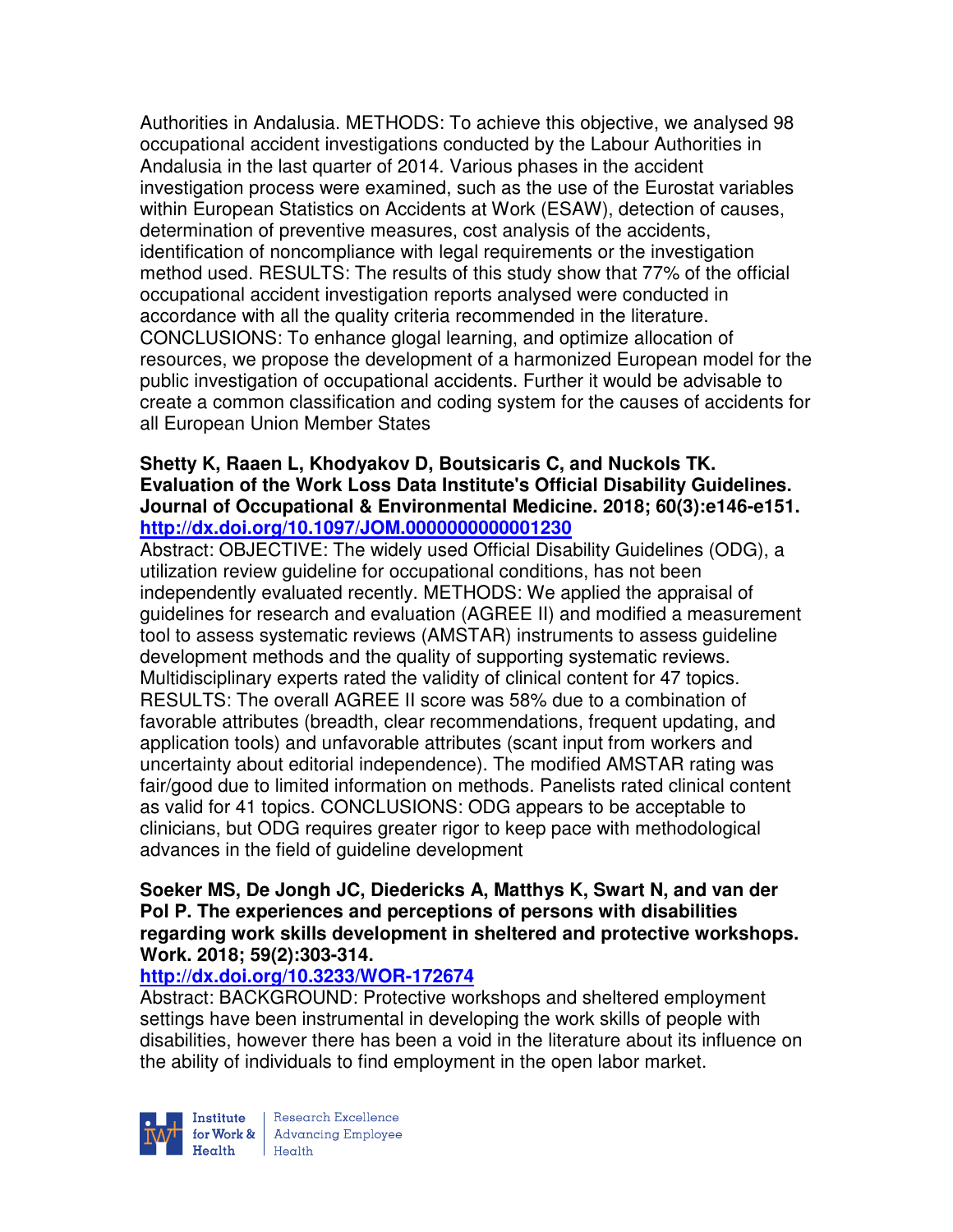OBJECTIVE: The aim of the study is to explore the experiences and perceptions of people with disabilities about the development of their work skills for transitioning into the open labor market. PARTICIPANTS: Five individuals with various types of disabilities and two key informants participated in the study. METHODS: The research study was positioned within the qualitative paradigm specifically utilizing an exploratory and descriptive research design. In order to gather data from the participants, semi structured interviews were used. RESULTS: Three themes emerged from the findings of the study. Theme one, designated as "Reaching a ceiling", reflected the barriers that the participants experienced regarding work skills development. Theme two, designated as "Enablers for growth within the workplace", related to the enabling factors related to development of the work skills of persons with a disability (PWD). The final theme related to the meaning that PWD associated to their worker role and was designated as "A sense of universality". CONCLUSION: The participants highlighted that they felt their coworkers in the workshops were "like family" to them and thoroughly enjoyed the work tasks and work environment, expressing specific support from their fellow workers. Through reaching their goals, engaging in their work tasks and having the sense of universality in the workplace, the workers felt that the work they participated in gave them meaning to their life. The findings of the study indicated that managers of protective workshops and sheltered employment settings should consider selecting work tasks that enable the development of skills needed in the open labour market. A work skills development system whereby PWD in these workshops could determine their own career progression is advocated

#### **Wang S, Sanderson K, Dwyer T, Venn A, and Gall S. Job stress in young adults is associated with a range of poorer health behaviors in the Childhood Determinants of Adult Health (CDAH) study. Journal of Occupational & Environmental Medicine. 2018; 60(3):e117-e125. http://dx.doi.org/10.1097/JOM.0000000000001234**

Abstract: OBJECTIVE: To examine job stress and health behaviors, including their co-occurrence, in Australians aged 31 to 41 year assessed in 2009 to 2011. METHODS: Cross-sectional analyses using multivariable regression models of the association between the Effort Reward Imbalance (ERI) scale and health behaviors (smoking, alcohol consumption, diet, physical activity, and body mass index [BMI]) both individually and co-occurring (0 to 3 vs 4 to 5 behaviors) were undertaken. Covariates included sociodemographics, personality, and life events. RESULTS: Greater ERI was associated with a significantly lower prevalence of having co-occurring healthy behaviors and poorer diets in both sexes. Higher ERI was also associated greater physical inactivity and sedentary behavior in men and smoking, high alcohol consumption, and more pedometer-measured physical activity in women. CONCLUSION: Job stress at work was associated with a range of unhealthy behaviors, which may explain the higher chronic disease associated with job stress